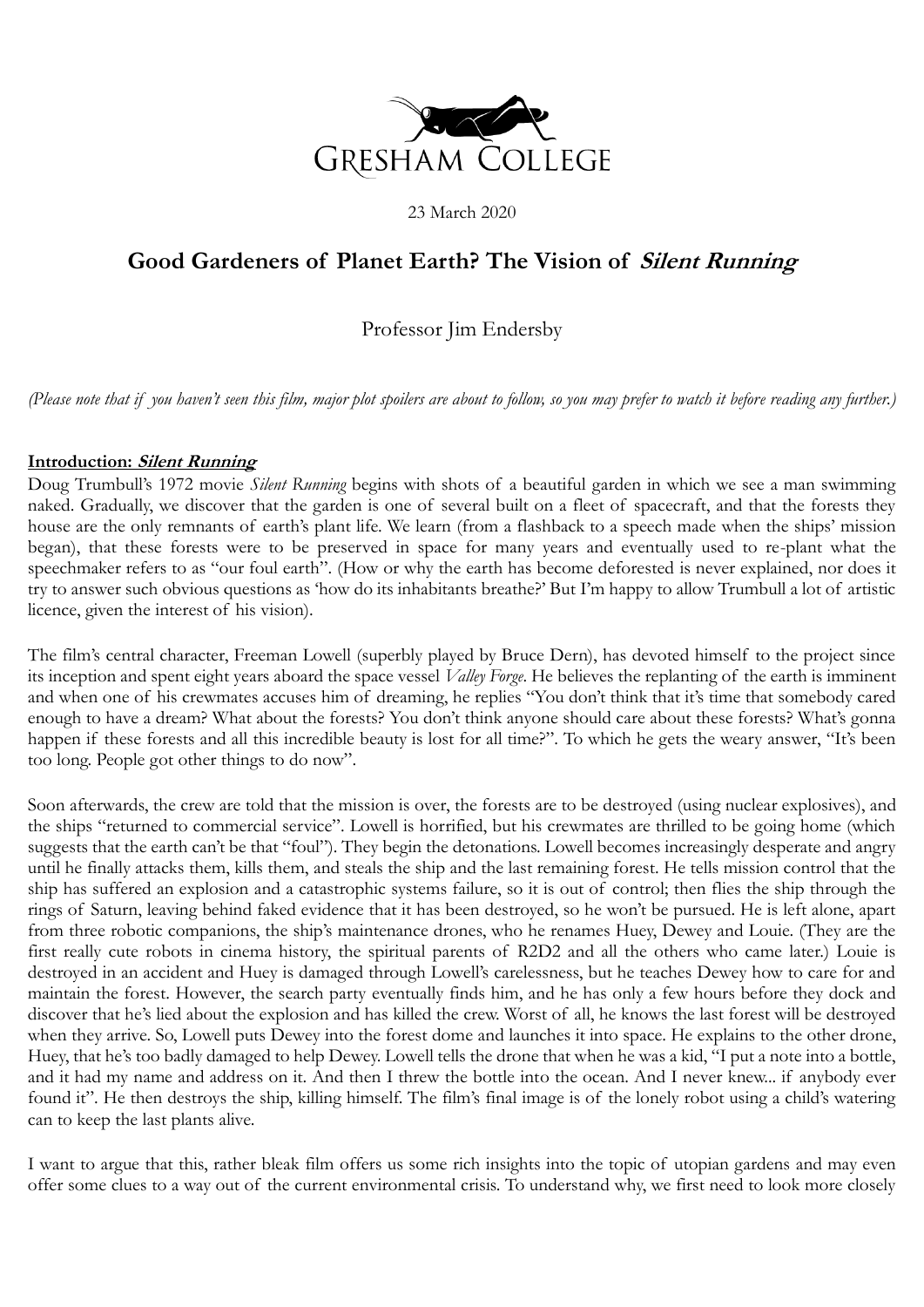at what a utopia actually is; although I've been using the term throughout this series, I have deliberately not defined it too carefully, but I need to do so before I come back to *Silent Running*.

## **What is a Utopia?**

George Orwell argued that "the dream of a just society… seems to haunt the human imagination ineradicably and in all ages, whether it is called the Kingdom of Heaven or the classless society, or whether it is thought of as a Golden Age which once existed in the past and from which we have degenerated". While that may well be true, there is more to utopia than a "just society". Indeed, it can be argued that neither the 'kingdom of heaven' nor the 'golden age' can be considered utopias, because they were (or will be) simply presented to us. The mark of utopia is, arguably, human intervention – human design and intention. Both Krishan Kumar and J. Colin Davis have argued that, although utopianism has very ancient roots, utopias are essentially modern. (Although somewhat confusingly, historians usually regard the modern world as beginning around 1500.)

There are, for example, no real utopias in the Classical tradition, which is characterised by nostalgia for a better past, perhaps because of a sense of helplessness in the face of nature, usually embodied in a series of cruel and capricious gods. As a result, the ancient Greeks and Romans seemed unable to imagine how human power could ever be sufficient to overcome the fates. Nor, are there any real Christian utopias, because for a Christian, paradise is in God's gift – humans may prove themselves worthy to enter heaven, but they cannot create it. And for similar reasons, an arcadia is not a utopia; it's an ideal place of tranquil, rural contentment, but while it was a place humans might seek and – if they found it – retreat to live there, it was seldom imagined as a place people could create from scratch. Another kind of ideal society is the land of plenty, embodied in the medieval peasant myth of the land of Cockaigne (or Cockayne), where food and drink were plentiful and obtained without effort (it rained cheese, for example). When Pieter Bruegel the Elder painted *Luilekkerland* (the German name for The Land of Cockaigne, 1567) he included an egg that was not merely pre-cooked but ran around on its own legs, with its shell already opened and a helpful spoon inserted. The idea of the land of Cockayne lasted well into the twentieth-century, as for example in the song, "The Big Rock Candy Mountain" (1928), which was written (incorporating some earlier, traditional elements) and popularised by the cowboy singer Harry "Haywire Mac" McClintock (1882–1957). He imagined a paradise for hobos, where:

| $\alpha$ All | the                                | have<br>cops |     |      | wooden | legs  |
|--------------|------------------------------------|--------------|-----|------|--------|-------|
| And          | the                                | bulldogs     | all | have | rubber | teeth |
|              | And the hens lay soft-boiled eggs" |              |     |      |        |       |

– just as in Bruegel's painting. The Big Rock Candy mountain (and its predecessors) might be paradise, but they are not utopia – for the slightly surprising reason that nobody does any work.

Two things were essential for the emergence of real utopias: America and science. Sir Thomas More's *Utopia* (1516) was the first (it was, of course, More who coined the word and gave the concept its deliberately ambiguous name: utopia is a pun in Greek – if spelt *ou-topos* it means 'no place', but spelt *eu-topos* it means 'good place'). And it is not a coincidence that More's *Utopia* appeared soon after Amerigo Vespucci published accounts of his voyages, which showed that Brazil and the West Indies were not part of Asia (as had been assumed after Columbus), but were a separate continent. (It was the published letter *Mundus novus*, attributed to Vespucci, that established the continent as the "New World".) More's book is written in the form of a traveller's tale whose fictional narrator, Raphael Hythloday, is supposed to have been one of Vespucci's shipmates. Such tales were a popular genre at the time, which seemed to reveal an endless series of fabulous new worlds as Europeans travelled ever-more widely; the discovery of new worlds fed the utopian imagination.

The discovery of America gave rich new life to an ancient tradition of using distant peoples and their customs as a mirror with which to reflect on (or satirise) one's own society. The most famous example is probably Michel de Montaigne's essay "Of Cannibals" (1580), which used the indigenous people of Brazil to argue for what would now be called cultural relativism; the claim that there was no single absolute standard by which to judge the different traditions and values of the world's different peoples. Montaigne used gardening and farming to make his contrast. He notes that 'we' (by which he meant his fellow educated, white, Europeans) describe those fruits which "nature produces of herself and by her own ordinary progress" as "wild". Instead, Montaigne argues, we should realise that it is those "whose natures we have changed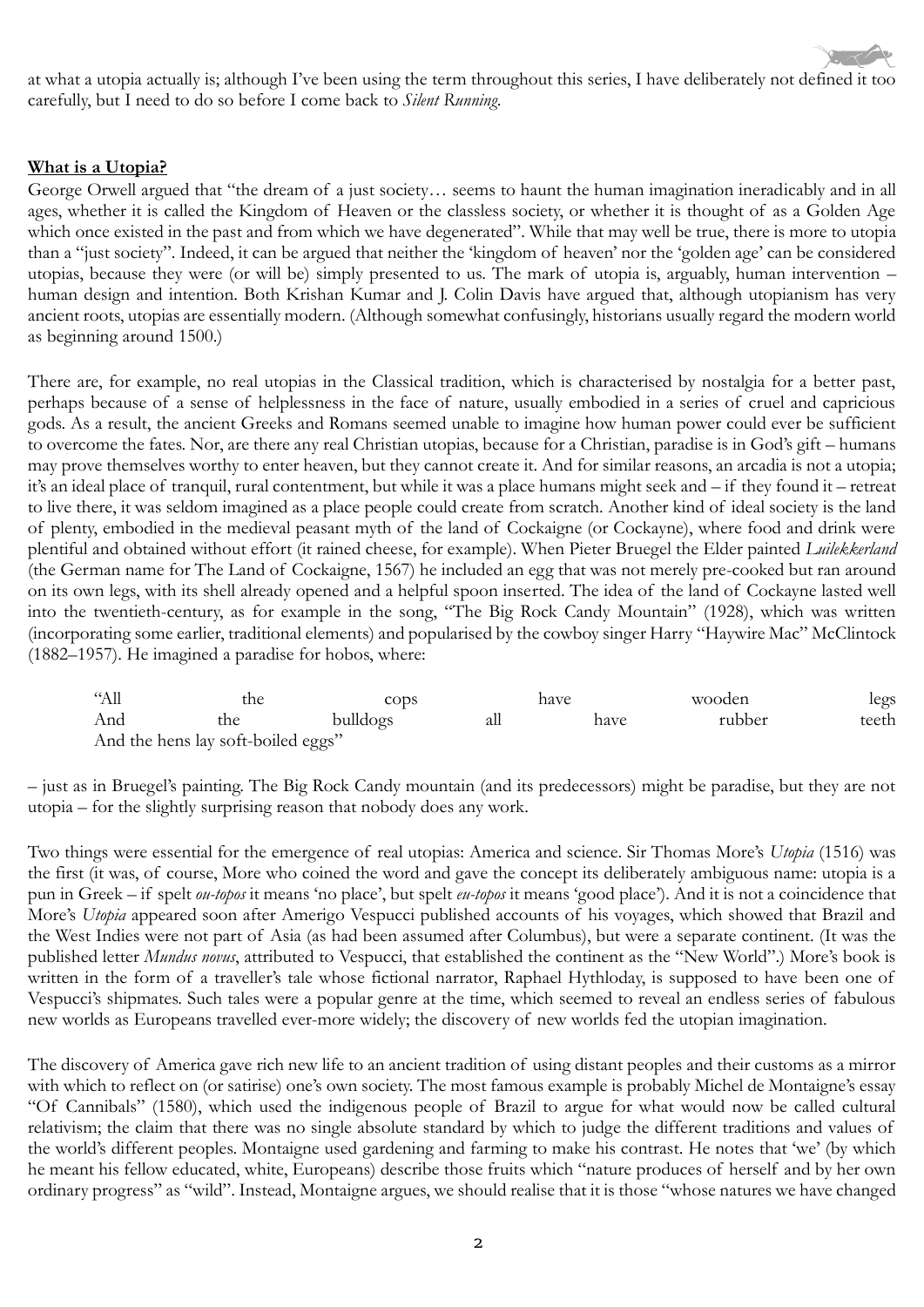

by our artifice" which "in truth, we ought … to call … wild". The fact that Europeans prefer cultivated to natural fruit is a mark of "our own corrupted palate". People have tried to gain power "over great and powerful mother nature", but "by our inventions,… we have almost smothered her".

Montaigne then argued that was true of fruits was true of people, the people of America had not been corrupted by cultivation; like the fruit they ate, they were both more natural and more moral than Europeans. As a result, he claimed, these people "never die but of old age", which some attributed to their climate:

"but I rather attribute it to the serenity and tranquillity of their souls, free from all passion, thought, or employment, extended or unpleasing, a people that pass over their lives in a wonderful simplicity and ignorance, without letters, without law, without king, or any manner of religion."

Clearly, Europeans could not claim any kind of superiority over such people, and had no basis on which to criticise their customs. Even cannibalism, which was supposedly common among the tribes he was discussing, could be considered moral; Montaigne argued that the indigenous Americans ate prisoners taken in battle, as form of symbolic revenge, but claimed there custom was less repugnant than such supposedly civilised European practices as torturing prisoners, executing them or allowing them to starve to death. He concluded that Europeans were unable to face the possibility that their traditions, manners and customs might be no better than those of the people they were conquering. "These men are very savage in comparison of us" he imagined Europeans saying, "they must either be… or else we are savages; for there is a vast difference between their manners and ours".

Such dramatic contrasts between European and indigenous customs, particularly in America, fuelled the eighteenthcentury Enlightenment ideal of the 'noble savage', the uncorrupted natural man. However, the New World presented an even bigger shock to European ideas of knowledge. Until the Renaissance, most European scholars assumed that the world's wisdom was all to be found in either the Bible or the Classical authors of Ancient Greece and Rome (a belief that was, in itself, a form of the Golden Age myth). The main work of medieval scholars was to recover, restore and annotate such fragments of ancient wisdom that had survived. However, the discovery of the New World presented an enormous challenge to these assumptions. Here was a vast continent, full of unknown plants and animals – and people with strange and unexpected customs. Yet neither the Bible nor the classical authors contained any hint of these wonders. The apparent ignorance of Europe's most revered sources of authority gave a massive boost to the claim that new knowledge was possible, that human reason might be applied to solving the world's problems. (Such claims were, of course, at the heart of Francis Bacon's new experimental philosophy.)

The possibility of new knowledge fed directly into the idea of utopia. Perhaps we didn't need to live as our ancestors had? Perhaps we could learn from the diverse customs of other people, picking and choosing from all kinds of societies and customs? Perhaps we could work out a new – and perfect – way to live?

As I noted, it has been argued that, unlike other kinds of ideal societies (Arcadias, Golden Ages or Big Rock Candy Mountains), utopias are created by human effort. As a result, Colin Davis argues, a utopia is the only kind of ideal society that could potentially be created by science. As we saw in earlier lectures, the first specifically scientific utopia was Bacon's *The New Atlantis* (published, after his death, in 1627), the last of the long series of books in which he promoted his new, experimental philosophy. Like all scientific utopias, it is built on the assumption that (in Davis' words) "nature is deficient or unaccommodating and must be altered". If, as Montaigne argued, cultivation is corrupting, then a garden cannot make a paradise – only unspoilt nature can be. However, if Bacon was right, and humans can apply their reason to "the relief of man's estate", a garden could become the emblem of utopia. (As we saw in earlier lectures, experimental, botanical gardens were an important part of the *New Atlantis*; and Charlotte Perkins Gilman's utopian novel *Herland* envisaged the women turning their country into a perfect garden.)

The claim that *nature* is in some sense imperfect puts both scientific utopians and gardeners (who are, in my argument, often the same people) in direct conflict with many influential intellectual traditions in Western thought, most obviously with natural theology (which I discussed in the first lecture). Throughout the seventeenth and eighteenth centuries, there had been a near universal assumption among Europeans that however strange and wonderful the world's products were, they had one thing in common – God had made them all. As a result, the study of nature was a pious activity, since it was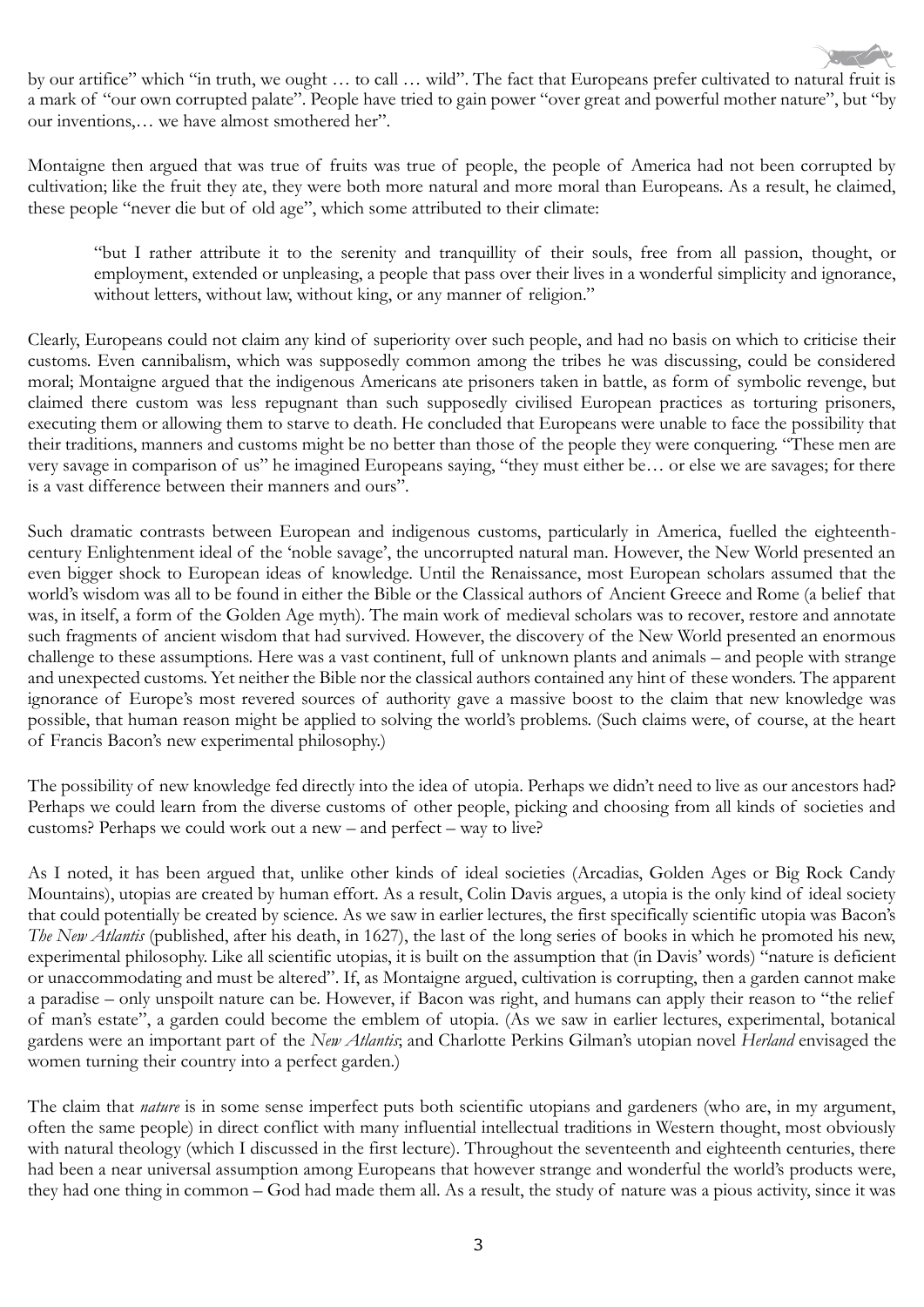the study of God's handiwork. The beauty and complexity of God's creations confirmed his existence and revealed his nature, since only a benevolent, loving God would fill the world with beauty for our enjoyment, food for our sustenance and cures for our diseases. Natural theology meant that there was no conflict between science and religion. On the contrary, many saw the two as complementary and as late as the nineteenth century, hundreds of English vicars spent their Sundays in the pulpit and their weekdays in the hedgerows, collecting plants, birds and butterflies. Perhaps all this natural history collecting left the vicars too busy to look after their own gardens. There's an old joke about a vicar looking at his beautiful garden and complimenting his gardener on what he and the good Lord had accomplished together. To which the gardener replies, you should have seen it when the Lord had it to himself… Even the most devout gardener felt the need to give God a hand (while the atheist gardener has no faith in leaving nature to her own devices).

During the eighteenth and nineteenth centuries, large numbers of people (particularly in Europe) began to doubt whether God had indeed made the natural world (either he was wholly absent or had made the laws of nature, leaving nature's details to the working out of those laws). Nevertheless, many thinkers continued to assume that nature could nevertheless be a source of moral guidance for humans. As the French *philosophe*, Paul-Henri Thiry, (Baron d'Holbach), argued "Man is unhappy because he is ignorant of nature" (*Système de la nature*, or "System of nature", 1770). And one of the deputies to the French national convention, Antoine-Clair Thibaudeau, called on "all men to consider the great and magnificent spectacle of the power of nature, the variety of her productions, and the harmony of her phenomena. She is the source of good laws, of useful arts, of the sweetest pleasures and of happiness…" (1795). Numerous Enlightenment thinkers made similar claims; they effectively gave God's old job – of providing humans with moral rules to follow – to Nature itself.

However, the growth of evolutionary ideas in the nineteenth century was a major challenge to the claims of both natural theology and Enlightenment nature philosophy. Charles Darwin's theory of natural selection suggested to many that God had not made nature, not least because nature no longer seemed benevolent. Darwin's nature was cruel, capricious and destructive: "The face of Nature may be compared to a yielding surface, with ten thousand sharp wedges packed close together and driven inwards by incessant blows, sometimes one wedge being struck, and then another with greater force". If Darwin were right, the relentless, pounding force of natural selection – "the war of nature", powered by "famine and death" – could no longer be considered "the source of good laws, of useful arts, of the sweetest pleasures and of happiness..." It was this vision of nature, not just the undermining of traditional Christianity, that caused so many to reject Darwin's theory.

Many years ago, in a book review, I argued that "In England, gardening rather than creationism is the organized resistance to the idea of the survival of the fittest; our flower-beds would be full of grass, and our lawns composed entirely of dandelions, if we let natural selection take its course". I thought I was being original, but later discovered that I had been beaten to this insight by Thomas Henry Huxley, who made the same point more than a century earlier (and with far greater eloquence). Gardening, Huxley suggested, provided an alternative to Darwin's bleak vision.

## **Evolution and Ethics**

When Thomas Huxley was a young Victorian naturalist, he delighted in disputing with clergymen (and privately described his style as 'episcophagous', or bishop-eating) while offering combative and witty defences of Darwin's evolutionary ideas. However, in 1890, Huxley (then in his mid-sixties) took a break from eating bishops and bought himself a nice quiet home near Eastbourne.

In an essay he published soon afterwards, Huxley described the view from the window, which looked out on the ancient landscape of the South Downs, unchanged for countless centuries. Beneath the gentians was the chalk, over a hundred meters thick, yet built from the fossil remnants of countless millions of minute creatures. As Huxley had explained in his earlier lecture, "On a Piece of Chalk", the white band that symbolised England embodied the central, most frightening fact of Victorian geology; time was a bottomless abyss and as the Victorians dug like moles – mining and quarrying to construct their canals and railways – the growing mounds of fossils confirmed both that the Earth was unimaginably ancient but also (and more alarmingly) that most of the creatures God had supposedly designed were already extinct. Even worse, the recognition gradually grew that the whole of human history was a trivial moment, overshadowed by the thousands of silent centuries during which the earth had been devoid of humans and human purpose. The almost infinite vastness of time seemed to humanity's insignificance and confirmed the futility of all our endeavours.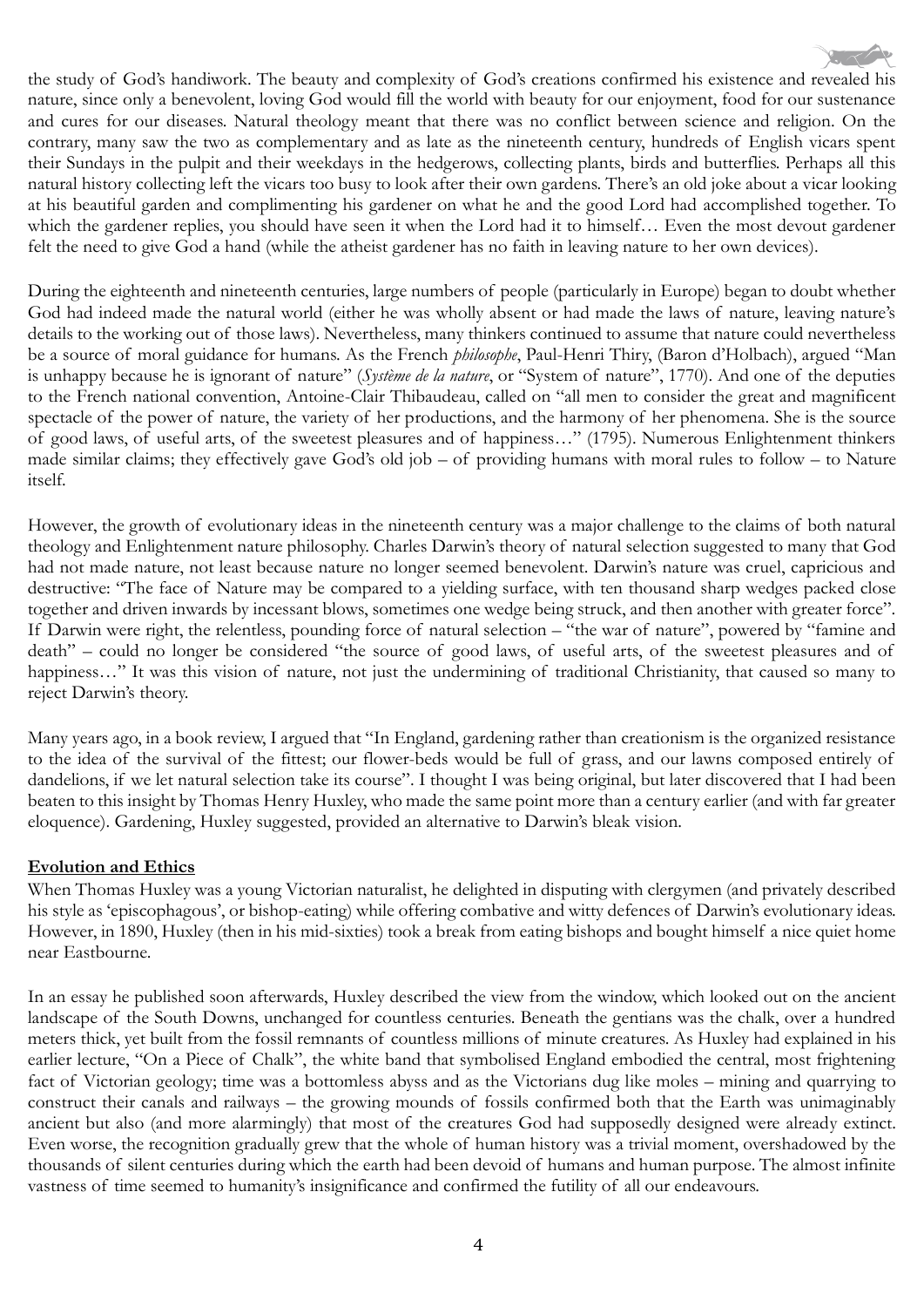Yet as Huxley looked out of his window, he thought he saw a hopeful contrast to the pitiless cosmic processes that had shaped the landscape:

"Three or four years have elapsed since the state of nature, to which I have referred, was brought to an end, so far as a small patch of the soil is concerned, by the intervention of man. The patch was cut off from the rest by a wall; within the area thus protected, the native vegetation was, as far as possible, extirpated; while a colony of strange plants was imported and set down in its place. In short, it was made into a garden."

It is, of course, no accident that the image of civilization – the garden – was described as a "colony", from which the natives had been "extirpated". Huxley (along with Darwin and most of their contemporary British empire-builders) would have had no time for Montaigne's arguments; they were convinced that those they called 'savage' people were anything but noble. Such peoples were in urgent need of civilising and those savage peoples who, like indigenous plants, proved resistant to European notions of cultivation were liable to "extirpation", a word whose original meaning was horticultural (to clear land of stumps; from *stirps*, the stem or stock of a tree).

Given these views, it is unsurprising that few Victorian men idealised uncultivated nature. Moreover, thousands of years of cultivating their small island had made the British particularly prone to seeing a garden as the *opposite* of a wilderness; the purpose of cultivation (culture) was to vanquish nature. Like most Victorian gardens, Huxley's contained the fruits of empire; he grew plants from all over the world, exotic plants that could not survive "except under conditions such as obtained in the garden" and had been refined by cultivation and breeding to serve human needs. As a result, he argued, the plants were "as much works of the art of man as the frames and glass-houses in which some of them are raised". Greenhouses and the plants in them were civilisation's monuments, just as cathedrals were: "we call these things artificial, term them works of art, or artifice, by way of distinguishing them from the products of the cosmic process, working outside man, which we call natural, or works of nature". Every human artefact – cathedral, iron bridge or garden – was relentlessly battered by wind and rain as nature endeavoured to "reclaim that which her child, man, has borrowed from her". Like many of his contemporaries, Huxley saw gardening as morally improving, but not just because it provided fresh air and healthy exercise; gardening exemplified the constant effort to keep the heartless cosmic process from extirpating human values.

Huxley used two terms to describe the force with which humans oppose the pitiless "cosmic process" – the "horticultural process" and the "ethical process". And for Huxley, they were synonymous; gardening was applied ethics. Huxley argued that in a really well-run colony the native 'savages' – whether people, plants and animals – would all be conquered and replaced by "an earthly paradise, a true garden of Eden", in which everything served "the well-being of the gardeners". The ideal colonial administrator would abolish "the coarse struggle for existence of the state of nature", and replace nature with "a state of art; where every plant and every lower animal should be adapted to human wants".

So, rather paradoxically given that he was an ardent defender of Darwinism, Huxley saw halting natural selection as the key to paradise. By contrast, many Victorians feared that curbing natural selection would lead inevitably to degeneration; civilisation made life too easy, protecting the sickly from disease, while a misguided compassion allowed the weakest to not only survive but multiply. As a result, the poor, the improvident and the stupid would out-breed and overrun their betters. Huxley discussed these claims, particularly the assumption that under the utopian conditions he had described, the new garden of Eden would be destroyed by overpopulation. One solution was eugenics – a newly coined term – and Huxley acknowledged that many of his contemporaries were discussing the possibility that humans should take control of their own breeding, selecting and destroying as necessary. Huxley was deeply sceptical about whether such schemes were practical, but even if they were, he believed they were utterly immoral. For them to work, people would have to eliminate the "natural affection and sympathy" that bound society together. Without these instincts "there is no conscience, nor any restraint on the conduct of men"; society could not function without a moral code.

But if a eugenic state was unworkable, how were humans to avoid the degeneration that seemed inevitable under the "artificial conditions of life" that they were creating? For Huxley, the simple answer was that they could not; at least, not permanently. He argued that the underlying problem was human nature. Everyone sought to maximise pleasure and minimise pain with no thought for the needs of society as a whole: "That is their inheritance", he declared, "from the long series of ancestors, human and semi-human and brutal". Our pre-human ancestors had bequeathed to us their violent and selfish "innate tendency to self-assertion". This, he argued, was "the reality at the bottom of the doctrine of original sin". However, if the least attractive aspects of human nature were to be explained by human nature, so too were our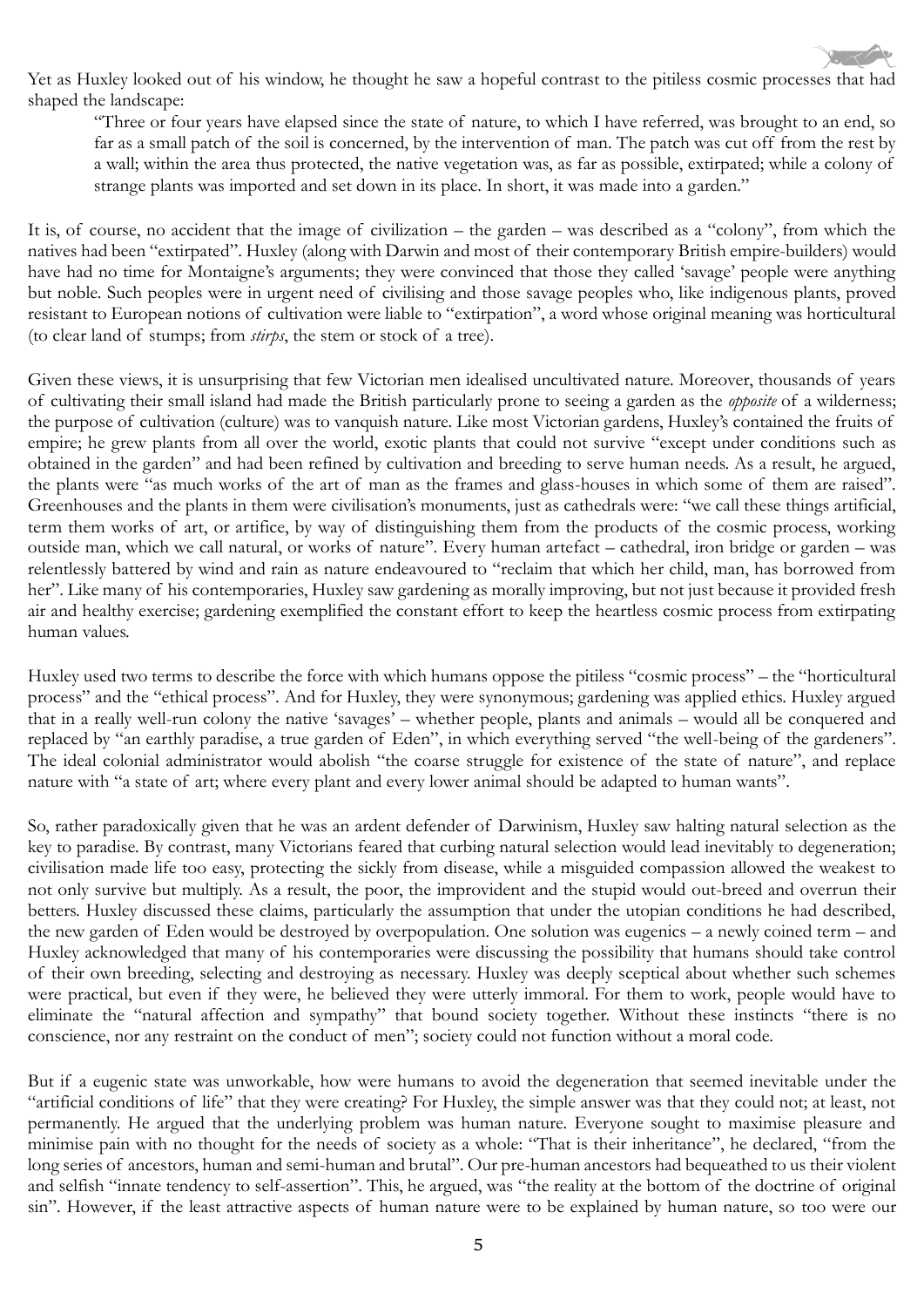better angels; cooperation, sympathy and above all our "artificial personality" – conscience. These traits allowed us to live and work together, to overcome nature.

While Huxley accepted that human moral sentiments have evolved (like every other feature of the human mind and body), he reminded his readers that "the immoral sentiments have no less been evolved". Evolution explained how the "good and evil tendencies of man" has come into existence, and yet nature was "incompetent" to provide any reason why "what we call good is preferable to what we call evil". Nature really was red in tooth and claw (as Tennyson had feared), remorseless and uncaring, and so could not provide moral guidance. Hence Huxley's conclusion that "the ethical progress of society depends, not on imitating the cosmic process, still less in running away from it, but in combating it".

If nature cannot guide ethics, where could those like Huxley who had rejected all religious faith, turn for moral guidance? He made rather vague gestures towards an ethical system that reminded everyone to reject "fanatical individualism", and remember instead their "duty to the community". These were principles, as he readily acknowledged, that were fully compatible with many of the world's philosophies and religions, including Christianity. (If one accepted that humans were a single species, it was not surprising to find that their evolved moral sensibilities shared many features.)

As has often been noted, Huxley – despite his episcophagous predilections – regularly utilised religious language and metaphors in his writings (some of his essays were actually called "Lay Sermons"). In characteristic vein, he concluded his argument about evolution and ethics with a call to what sounds suspiciously like a good, Christian life. We should follow "a course of conduct which, in all respects, is opposed to that which leads to success in the cosmic struggle for existence". We must, he argued, accept the need to struggle continuously against the cosmic process, "cherishing the good" while facing evil "with stout hearts set on diminishing it". Many a Victorian preacher would have nodded in agreement.

Huxley fully shared Bacon's faith in science; human reason could and would improve our lives. As a biologist, he would have seen improved agriculture as an important part of the 'relief of man's estate'. And as a convinced Darwinian, he would have been excited by the prospect of "experimental evolution" that I discussed in the last lecture, that promised the power to invent new kinds of plants. He was clearly on the side of culture and cultivation. Not only did Huxley not share Montaigne's faith in nature, he saw the garden as a metaphor for humanity's struggle against the heartless "cosmic process", a place where we made ethical progress as we pulled up the weeds.

## **Silent Running**

So, let's look at *Silent Running* again: what does this garden in space tell us?

Many people have described the film in terms of a clash between nature and technology, but I completely disagree. Consider an early scene where Lowell's shipmates complain about the smell of the fresh fruit and vegetables he brings in from the garden. He dismisses what they eat as "Dried, synthetic crap" and claims they've "become so dependent on it that I bet you can't live without it". When they ask what's so good about food that has come "out of the dirt", he tells them it is "nature's greatest gift". Yet, despite Freeman Lowell's passion for nature, he is a gardener, a cultivator; as he says, "I grew it, I picked it and I fixed it". Although he calls the domed enclosures "forests", they are wholly artificial environments, enclosed in high-tech glass covers (which presumably shield the plants from cosmic radiation), lit by electric light and tended by robotic labour – in other words, they are gardens. And, as Huxley said, the plants inside them are "as much works of the art of man as the frames and glass-houses in which some of them are raised". And "we call these things artificial,… by way of distinguishing them from… works of nature".

I mentioned earlier that although the Earth is briefly described as "foul", it can't be that bad since the other members of the crew are so happy to be going back. When Lowell is arguing for the value of the forests and everything they represent, he says that "On Earth, everywhere you go, the temperature is 75 degrees. Everything is the same. All the people are exactly the same". To which one of his crewmates responds that "there's hardly any more disease. There's no more poverty. Nobody's out of a job". The Earth is apparently a completely controlled, artificial environment. Lowell clearly thinks it's horribly bland and boring, but I suspect that many people alive today would sacrifice the Earth's forests if they could get a world with no disease, poverty or unemployment. Perhaps the Earth in *Silent Running* has already become a utopia – at least, in some people's opinion?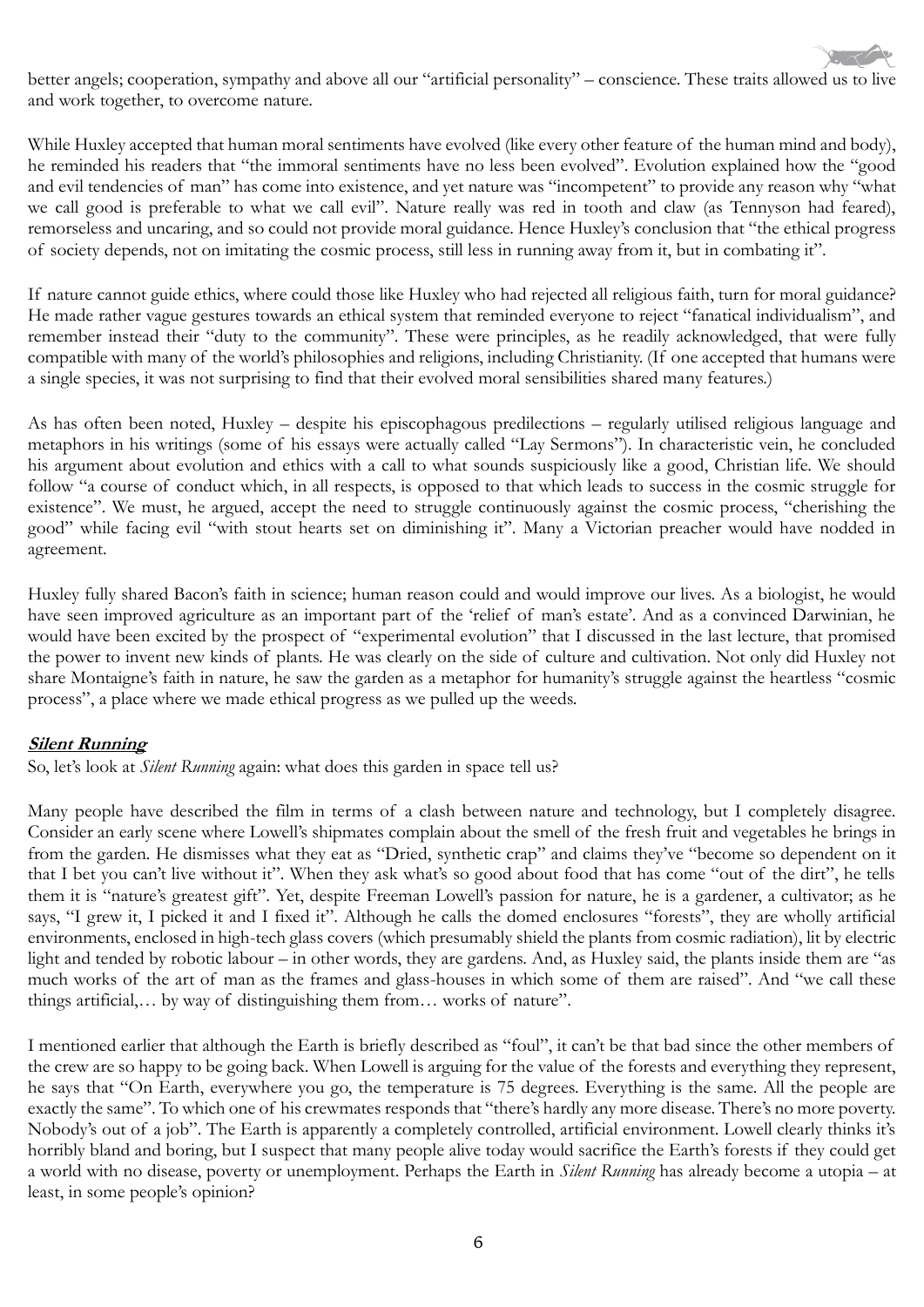

After he has killed his crewmates, Lowell becomes increasingly depressed and has a moment of self-disgust when he realises that he's become so lazy that he has started eating the "dried synthetic crap" he despises. So he says to the drones, "Let's go to the forest and get some real food". The film critic Paul Glister has suggested that Lowell's character was based on the American writer, Henry David Thoreau, who famously said that "…in Wildness is the preservation of the World" (1862). In Glister's opinion, "This is certainly a sentiment which Lowell would heartily agree with". Perhaps he would have, but of course Lowell doesn't go back to nature, or to the wilderness, he goes out into his garden; he can't live without his artificial environment any more than his shipmates can manage without synthetic food. What is offered by *Silent Running* is not, I would argue, a choice between the natural and the artificial, but between two competing visions of technology, of cultivation. It is a choice between an earth that has been cultivated to the point where human needs are met, but there is apparently no room for any other species, or Lowell's garden, which – as we are shown – has frogs, snails, birds and rabbits as well as plants.

In the final image of the film the robot is alone because Lowell can't forgive himself for murdering the others. In his defence of the forests, he had forgotten the "natural affection and sympathy" that Huxley argued human society depends on; failed to make the moral judgements that only humans can make. Lowell's human nature (the violent and selfish "tendency to self-assertion", which Huxley called "the reality at the bottom of the doctrine of original sin") means he is unfit to enter the new, technological garden of Eden he has fought to create. The film forces us to ask whether utopia and humanity are compatible; perhaps nature can only thrive in our absence? It is hard not to wonder whether perhaps the planet would be better off without us.

However, if – like me – you find the thought of our voluntary extinction unappealing, the only option is gardening. We have no choice but to be the gardeners of planet earth. The notion that we could or should go 'back to nature' is incoherent (at best). We can decide to control 'invasive' species and replant indigenous ones; we can decide to avoid artificial fertilisers and use only organic compost; we can encourage pollinators and wildlife. But rewilding is still gardening. Organic farming is still gardening. Preserving wilderness is still gardening. In each case, we are following Huxley's advice and keeping the "cosmic process" at bay by applying *human* ethical standards.

If the choice is extinction or gardening, and we choose to garden, we still have to decide what kinds of gardeners we want to be. Today's biotechnology companies promote themselves in distinctly utopian ways; Monsanto, for example, explained on their website that "Today's farms are maintaining the incredible production potential developed during the 20th century, all while reducing inputs, improving soil health, and using less energy. Talk about making Mother Nature proud". However, increasing numbers of people find such claims difficult to reconcile with the daily evidence of the damage that technologies like intensive agriculture have done to this planet and the other species who share it. So we might choose instead to be organic gardeners, to reduce food waste and all kinds of overconsumption, in order to reduce the damage we are doing. Developing a more sustainable form of planetary gardening seems like an incredibly urgent priority, but it is, I think, a mistake to think of that goal in terms of making our farms and gardens more 'natural'. Apart from anything else, such claims tends to ignore – or even to demonise – culture and technology. *Silent Running*'s final image, of the little robot (innocent of original sin) in the garden holding a child's watering can as it drifts away into space, forces viewers to consider whether humans are fit to be gardeners of this planet. However, it perhaps also suggests that technology might not be our enemy; perhaps the robots can help us to be good gardeners of planet earth?

#### **Further reading**

Davis, J. C. (1984). "Science and Utopia: the history of a dilemma". (in Mendelsohn and Nowotny, eds., *Nineteen eightyfour: science between utopia and dystopia*. Dordrecht, Reidel).

Endersby, Jim (2004) "God in a duck pond" (*Times Literary Supplement*, 3 December 2004)

Glister, Paul "In Wildness is the Preservation of the World: 'Silent Running' and Our Choice of Futures" (February 1, 2019, Centauri Dreams website. https://www.centauri-dreams.org/2019/02/01/in-wildness-is-the-preservation-of-theworld-silent-running-and-our-choice-of-futures/)

Haraway, D. (1991). "A Cyborg Manifesto", in *Simians, cyborgs and women* (London, Routledge: 149–182).